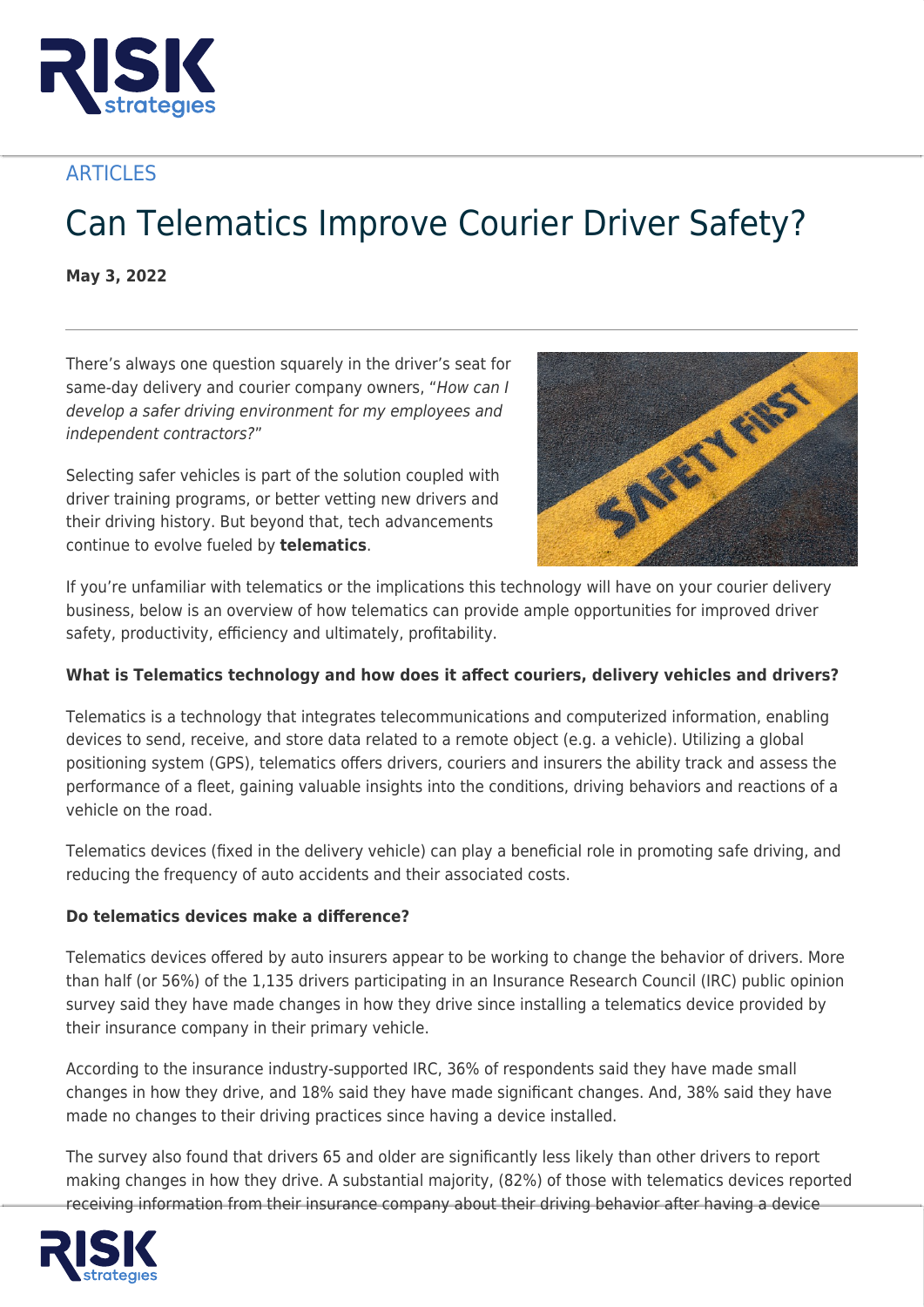

installed—81% of those who received information from their insurer said they found the information helpful.

#### **Telematics devices plugged into policyholders' cars can measure:**

- Miles driven
- Time of day
- There the vehicle is driven
- Rapid acceleration
- Hard breaking
- Hard cornering
- Air bag deployment and other behaviors

Insurers offer the telematics devices as part to their usage-based insurance (UBI) policies that reward safe drivers with lower premiums. Commercial insurers also offer UBI programs to flee managers.

# **Age matters when it comes to Telematics and UBI**

Research released by Towers Watson suggests that Millennial drivers (ages 18-34) and NBSP, are more interested in nbsp3q; UBI auto policies than are drivers in all other age groups. And, this group is more willing than others to change their driving behavior in response to UBI information - Millennial driving with UBI would most likely change behaviors such as obeying the speed limit and maintaining a safe following distance based on utilization of the technology.

The survey by Towers Watson, which consults on and sells UBI services to insurers, attracted 1,061 respondents. Overall usage of UBI appears to be growing although estimates of its penetration vary.

Want to learn more?

Connect with the Risk Strategies transportation team at [B3@risk-strategies.com](mailto:B3@risk-strategies.com)

# Or Get a Quote Toda[y Here!](https://www.risk-strategies.com/quote/transportation)

*Risk Strategies* works with nearly 2000 delivery and logistics companies of all shapes and sizes nationwide, specializing in the full range of insurance and risk management solutions for this industry: property & casualty, alternative risk solutions, employee benefits, IC risk programs, key person risk management, safety and accident prevention, executive and family risk, and financial services.